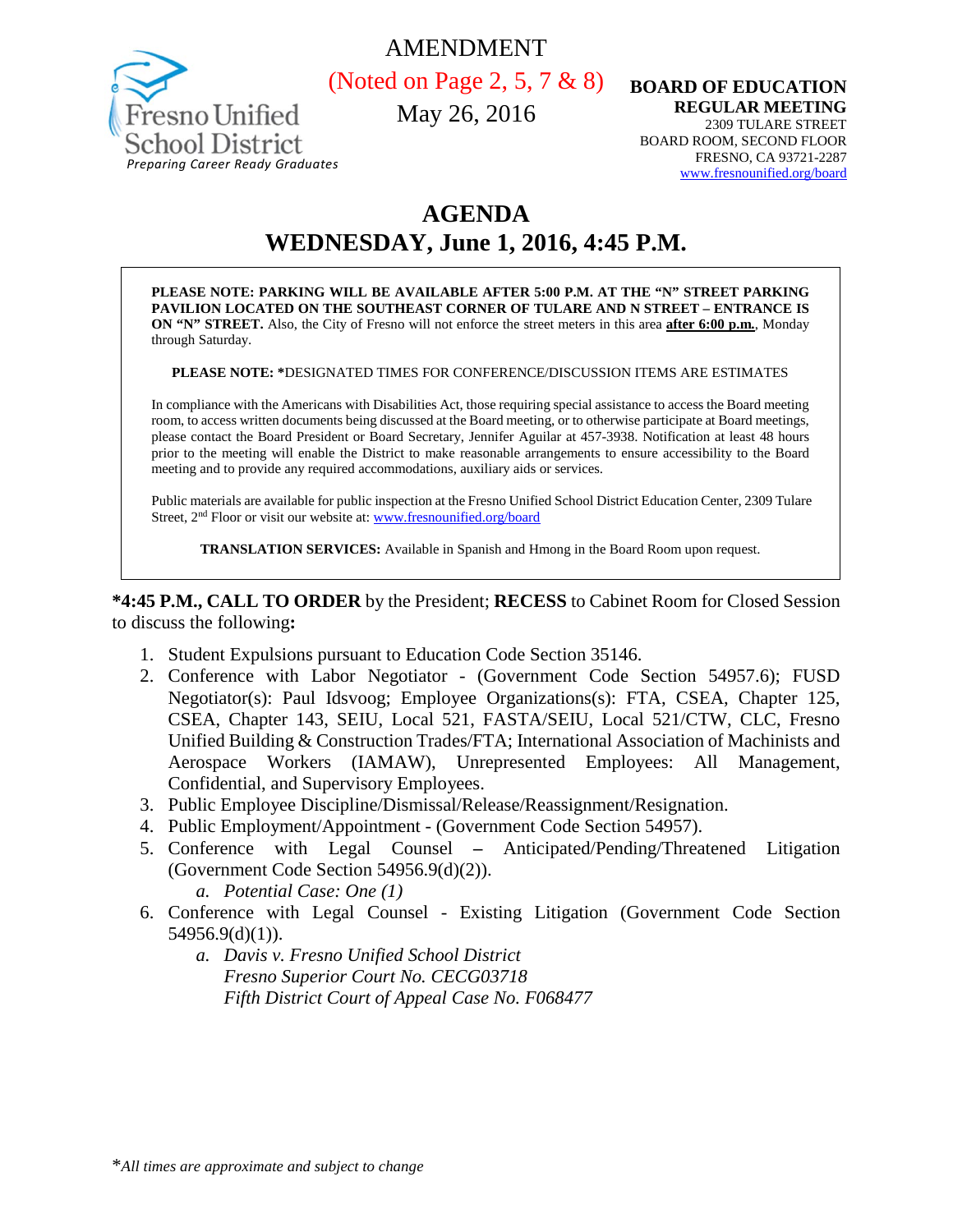## **5:30 P.M., RECONVENE** and report action taken during Closed Session, if any.

# **PLEDGE OF ALLEGIANCE**

Montez Shelton, a parent that has had a positive impact at Fremont Elementary, will lead the flag salute.

## **RECOGNIZE the Student Board Representatives for the 2015/16 School Year**

The Board of Education and Superintendent wish to recognize Student Board Members Arturo Correa, Duncan High School and Jazlyn Quintana, Edison High School for serving on the Board of Trustees for the 2015/16 school year. Contact person: Leslie Loewen, telephone 457-3674.

# **RECOGNIZE The Fresno Unified School District Spring Sports for the 2015/16 School Year**

The following Fresno Unified spring sports are to be recognized for the 2015/16 school year. Contact person: Rosario Sanchez, telephone 457-6223.

## Track – Bullard High School

- Mahmoud Adams
- Alex Covarrubias
- Ontario Wells
- Charles Williams
- Markelle Raymond

# Girls Lacrosse – Bullard High School

## **HEAR Reports from Student Board Representatives**

An opportunity is provided to hear comments/reports from Student Board Representatives from Hoover High School. Contact person: Rosario Sanchez, telephone 457-6223.

## **HEAR Report from Superintendent**

ALL CONSENT AGENDA items are considered to be routine by the Board of Education and will be enacted by one motion. There will be no separate discussion of items unless a Board member or member of the community so requests, in which event, the item(s) will be considered following approval of the Consent Agenda.

# **A. CONSENT AGENDA**

# **A-1, APPROVE Personnel List**

Included in the Board binders is the Personnel List, Appendix A, as submitted. The Superintendent recommends approval. Contact person: Paul Idsvoog, telephone 457-3548.

**A-2, ADOPT Findings of Fact and Recommendations of District Administrative Board** The Board of Education received and considered the Findings of Fact and Recommendations of District Administrative Panels resulting from hearings on expulsion and readmittance cases conducted during the period since the May 25, 2016, Regular Board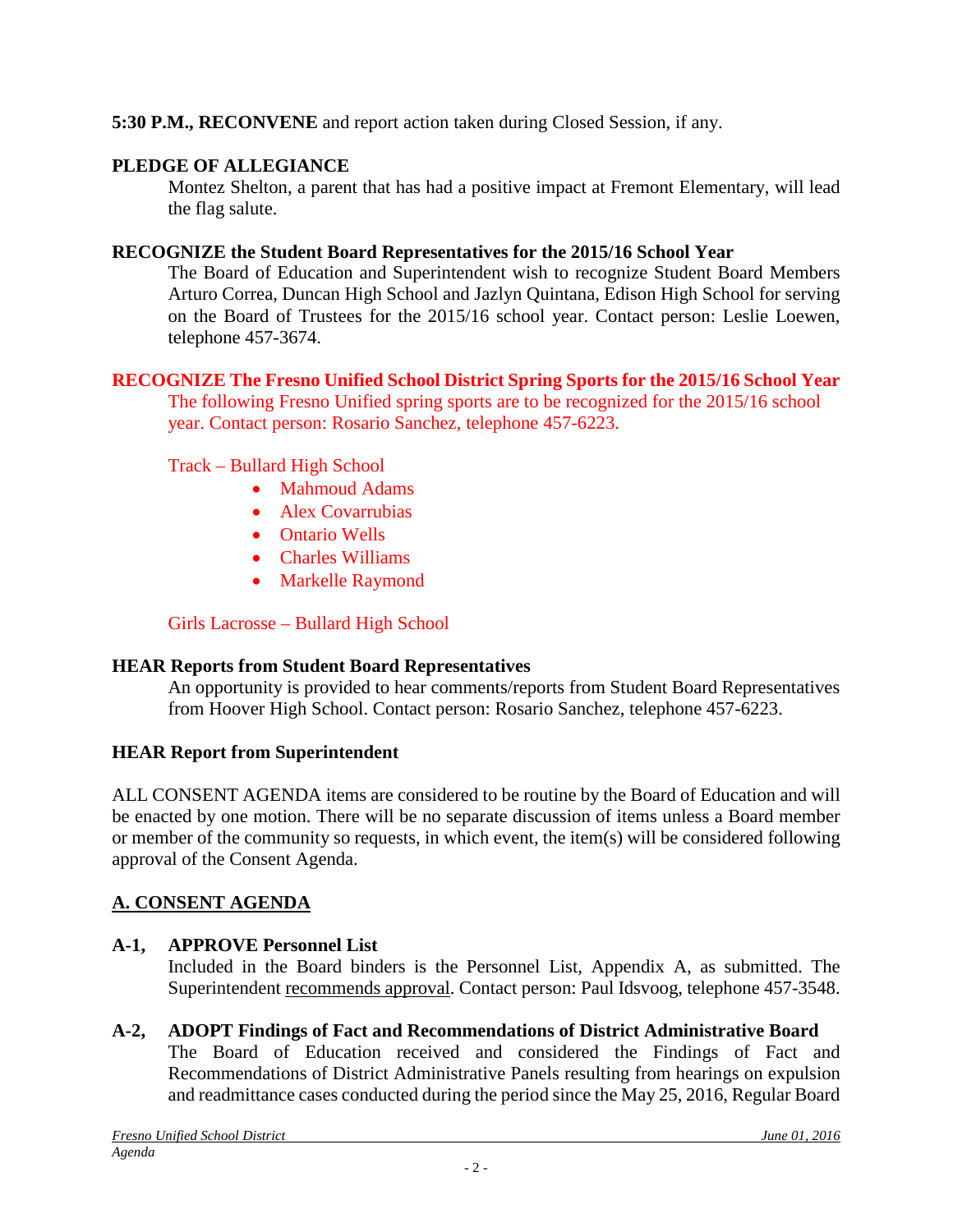## **A. CONSENT AGENDA** - *continued*

meeting. The Superintendent recommends adoption. Contact person: Kim Mecum, telephone 457-3569.

## **A-3, ADOPT Resolution No. 15-26 Authorizing Debt Service Estimate to be Provided to the County of Fresno**

The Fresno County Auditor-Controller allows school districts to provide estimate of debt service payments if there is an expectation that bonds will be issued in the upcoming fiscal year. This allows the Fresno County Auditor-Controller to place the appropriate tax levies on the annual tax rolls to cover the debt service requirements of the bonds. The Superintendent recommends adoption. Fiscal impact: There is no fiscal impact to the district. Contact person: Ruth F. Quinto, telephone 457-6226.

**A-4, ADOPT Resolution No. 15-27 Authorizing Inter-Fund Loans for Cash Flow Purposes** Included in the Board binders is Resolution No. 15-27 recommended for adoption to authorize Fresno Unified School District to transfer funds as needed for cash-flow purposes and to repay those transactions as funds become available for the 2016/17 fiscal year. Education Code Section 42603 authorizes inter-fund loans to cover such temporary cash flow transfers. The Superintendent recommends adoption. Fiscal impact: There is no fiscal impact to the district. Contact person: Ruth F. Quinto, telephone 457-6226.

#### **A-5, ADOPT Resolution HR 2015-24 in the Matter of Reduction and/or Elimination of Classified Services for the 2016/17 School Year**

Adopt Resolution HR- 2015-24 in the Matter of Reduction and/or Elimination of Classified Services for the 2016/17 school year. The district intends that no employee will be subject to layoff proceedings for the 2016/17 school year. In addition, any employee currently holding a benefited position who would be subject to loss of benefits will be offered an alternative position to retain their benefits. The Superintendent recommends adoption. Fiscal impact: Potential savings for the district will be provided on or before June 1, 2016. Contact person: Paul Idsvoog, telephone 457-3548.

## **A-6, ADOPT Declaration of Need for Fully Qualified Educators**

The adoption of the Declaration is a prerequisite to the issuance of any limited assignment teaching permits or emergency permits in the event that shortages in certain subject areas occur. The Superintendent recommends adoption. Fiscal impact: There is no fiscal impact to the district. Contact person: Paul Idsvoog, telephone 457-3548.

#### **A-7, APPROVE Award of Bid 16-13R, Figarden Elementary School Classroom Building Additions Rebid**

Included in the Board binders is information on Bid 16-13R for construction of two eightclassroom buildings, a four classroom Kindergarten building and associated site work at Figarden Elementary School. The new classroom buildings will replace portables. The project also includes new entry gates, landscaping and hardscape, and north parking areas; and upgrades to storm drain and other utilities. The request for bids was lawfully advertised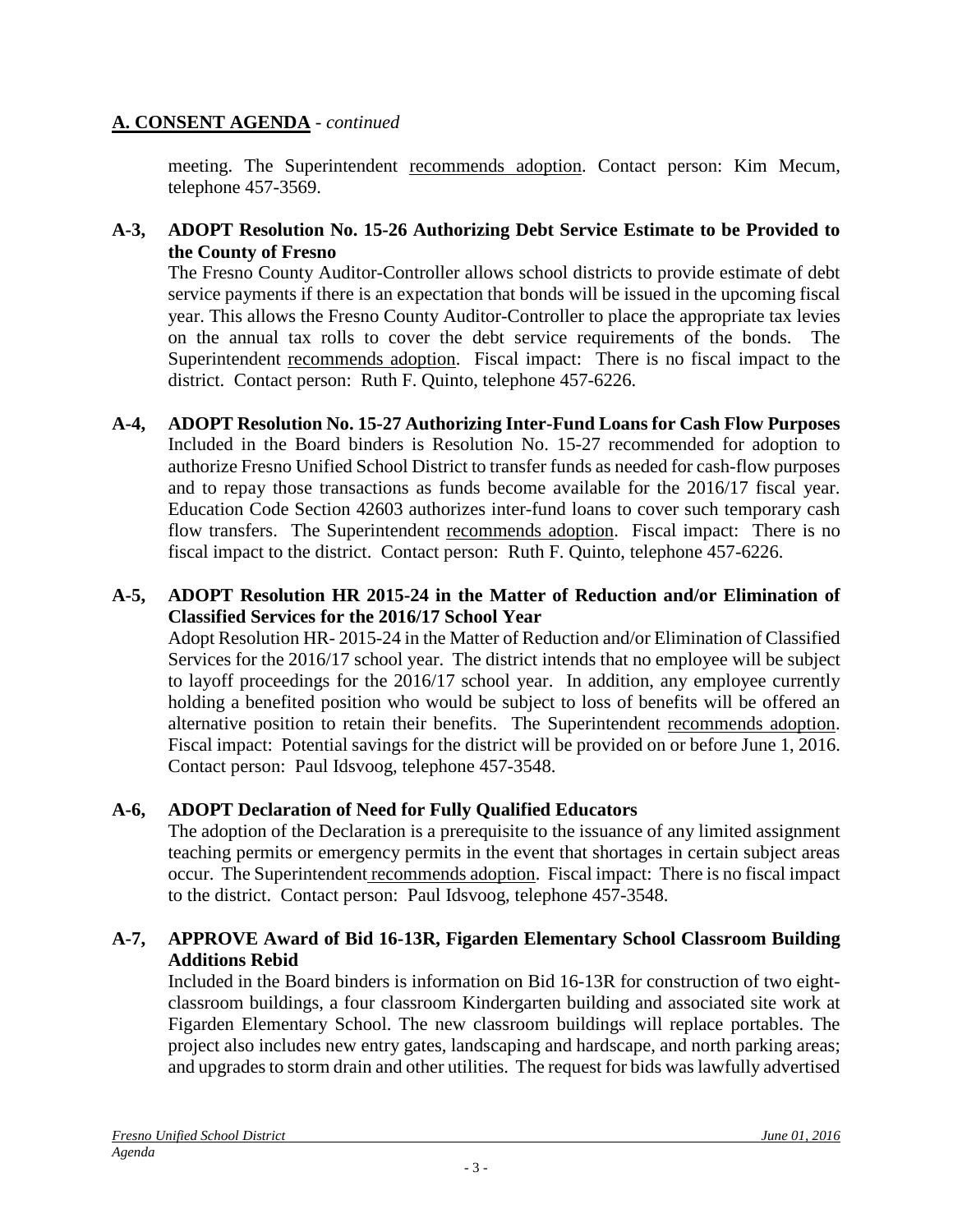## **A. CONSENT AGENDA** - *continued*

on April 15, 2016. Notifications were sent to 178 vendors and four construction trade publications, and the district received two responses. Bids were opened on May 10, 2016.

Staff recommends award to the lowest responsive, responsible bidder:

David A. Bush, Inc. (Hanford, California) \$9,287,000

The Superintendent recommends approval. Fiscal impact: \$9,287,000 is available in the Measure Q Fund. Contact person: Karin Temple, telephone 457-3134.

#### **A-8, APPROVE Award of Bid 16-31, Turner Elementary School New Classroom and Administration Buildings**

Included in the Board binders is information on Bid 16-31 for construction of a new eightclassroom building, administration building, and associated site work at Turner Elementary School. The new buildings will replace portable classrooms, a portable restroom building, and portable office building. The project also includes a new entry canopy and landscape rehabilitation for increased green space. The request for bids was lawfully advertised on March 25, 2016. Notifications were sent to 175 vendors and four construction trade publications, and the district received two responses. Bids were opened on May 12, 2016.

Staff recommends award to the lowest responsive, responsible bidder:

AMG & Associates, Inc. (Santa Clarita, California) \$5,263,000

The Superintendent recommends approval. Fiscal impact: \$5,263,000 is available in the Measure Q Fund. Contact person: Karin Temple, telephone 457-3134.

**A-9, RATIFY K-11 English Language Arts, Algebra, Geometry, and Algebra II Purchases** Included in the Board binders is information on purchases made for the K-11 English Language Arts, Algebra, Geometry, and Algebra II adoptions. Favorable agreements to the district resulted after extensive negotiations between the Purchasing Department, McGraw Hill, The College Board, and Houghton Mifflin Harcourt. The cost to the district, with tax included, is \$16,295,292. The Superintendent recommends ratification. Fiscal impact: \$16,295,292 is available in Unrestricted General Funds. Contact person: Rosario Sanchez, telephone 457-6223.

## **A-10, RATIFY Change Order for Bid 16-04, Robinson Elementary School New Kindergarten Building Construction**

Included in the Board binders is information on Change Order 1 for Robinson Elementary School New Kindergarten Building Construction project*.*

#### Change Order 1: \$6,508.69

This change order includes, but may not be limited to: abatement of insulation and exposed soil on hydronic pipe.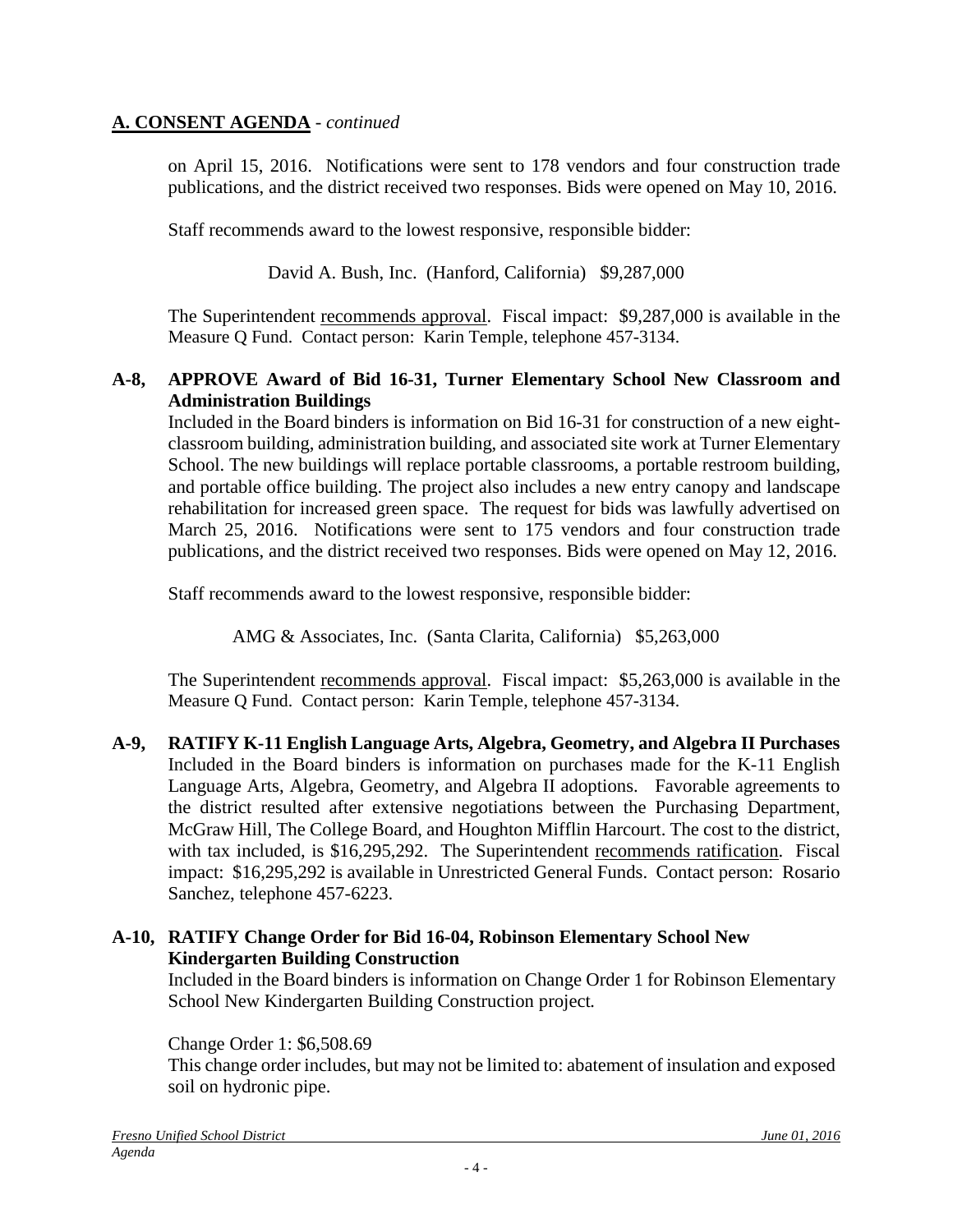## **A. CONSENT AGENDA** - *continued*

| <b>Original Contract Amount:</b> | \$1,826,000.00 |
|----------------------------------|----------------|
| Change Order 1:                  | \$6,508.69     |
| <b>New Contract Amount:</b>      | \$1,832,508.69 |

The Superintendent recommends ratification. Fiscal impact:\$6,508.69 is available in the Measure Q Fund. Contact person: Karin Temple, telephone 457-3134.

#### **A-11, RATIFY the Filing of Notices of Completion for the following Projects**

Included in the Board binders are Notices of Completion for the following projects, which have been completed according to plans and specifications: RFP 15-04 Bid 16-08 School Aquati enlacement tion. Fiscal impact: Retention funds are released and California statutes. Funds are available in the Measure Q Fund. Contact person: Karin Temple, telephone 457-3134.

#### **END OF CONSENT AGENDA (ROLL CALL VOTE)**

## **UNSCHEDULED ORAL COMMUNICATIONS**

Individuals who wish to address the Board on topics within the Board's subject matter jurisdiction, but **not** listed on this agenda may do so at this time. While all time limitations are at the discretion of the Board President, generally members of the public will be limited to a maximum of three (3) minutes per speaker for a total of thirty (30) minutes of public comment as designated on this agenda. Any individual who has not had an opportunity to address the Board during this initial thirty (30) minute period may do so at the end of the meeting after the Board has addressed all remaining items on this agenda. Individuals with questions on school district issues may submit them in writing. The Board will automatically refer to the Superintendent any formal requests that are brought before them at this time. The appropriate staff member will furnish answers to questions. Please note that if you wish to address the Board on an agenda item, you should do so when that specific item is called.

## **B. CONFERENCE/DISCUSSION AGENDA**

#### **6:00 P.M.**

**B-12, DISCUSS and ADOPT Fresno Unified School District's 2016/17 Local Control Accountability Plan**

The Local Control Accountability Plan (LCAP) is a requirement resulting from the State's Local Control Funding Formula (LCFF). School districts across the State receive LCFF funds for every student, with additional funds going to districts with high unduplicated counts of students living in poverty, English learners, and foster youth. Fresno Unified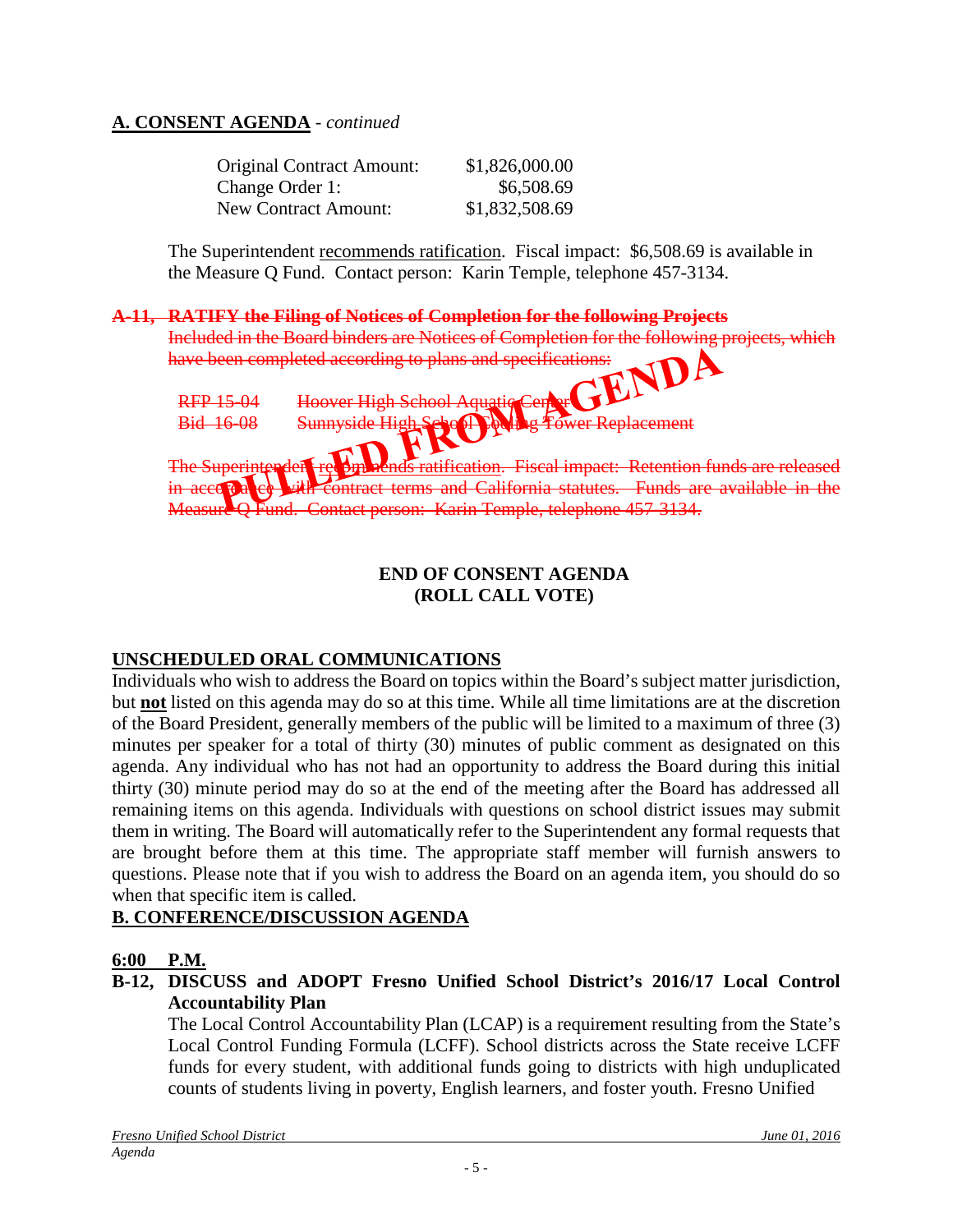## **B. CONFERENCE/DISCUSSION AGENDA** - *continued*

School District is required to adopt a Local Control Accountability Plan at the same time as the adoption of the district budget. The Superintendent recommends adoption. Fiscal impact: Noted in support material. Contact person: Ruth F. Quinto, telephone 457-6226.

## **6:15 P.M.**

#### **B-13, DISCUSS and ADOPT Fresno Unified School District's 2016/17 Proposed Budget and 2016/17 Education Protection Account**

The Proposed Budget includes the multi-year projected budget for the Unrestricted General Fund. The agenda item will also describe factors addressed in the 2016/17 Proposed Budget, and issues affecting the multi-year projections for 2017/18 and 2018/19. The Superintendent recommends adoption. Fiscal impact: Noted in support material. Contact person: Ruth F. Quinto, telephone 457-6226.

#### **6:30 P.M.**

## **B-14, DISCUSS and APPROVE Award of Bid 16-25, Sections A-N, Exterior Painting at Various School Sites**

Included in the Board binders is information on Bid 16-25, consisting of 14 bid sections, for exterior painting at 13 elementary schools and one middle school. These schools were last painted in 1995 and 1996. The requests for bids were lawfully advertised on March 9, 2016. Notifications were sent to 20 vendors and four construction trade publications, and the district received up to 14 responses for a bid section. The Superintendent recommends approval. Fiscal impact: \$1,296,362 is available in the General Fund. Contact person: Karin Temple, telephone 457-3134.

#### **6:45 P.M.**

#### **B-15, DISCUSS and APPROVE Award of Bid 16-29, Materials for Exterior Lighting Upgrade at Various Sites; and Bid 16-30 A-D, Installation of Exterior Lighting at Various Sites**

Included in the Board binders is information on Bid 16-29 and Bid 16-30, to upgrade exterior lighting (parking lots, hallways, walkways) at all middle schools and the south parking lot at Fresno High School. Bid 16-29 is for materials only for the purchase of new poles, pole lights, wall packs, soffits, flood lights, and bullhorns. The request for bids was lawfully advertised on April 14, 2016 and April 21, 2016. Notifications were sent to 26 vendors, and the district received two responses; bids were opened May 6, 2016. Bid 16- 30 is for installation of the materials purchased on Bid 16-29. The request for bids was lawfully advertised on April 13, 2016. Notifications were sent to 65 vendors and four construction trade publications, and the district received four responses; bids were opened May 11, 2016. The Superintendent recommends approval. Fiscal impact: \$828,706 is available in the General Fund. Contact person: Karin Temple, telephone 457-3134.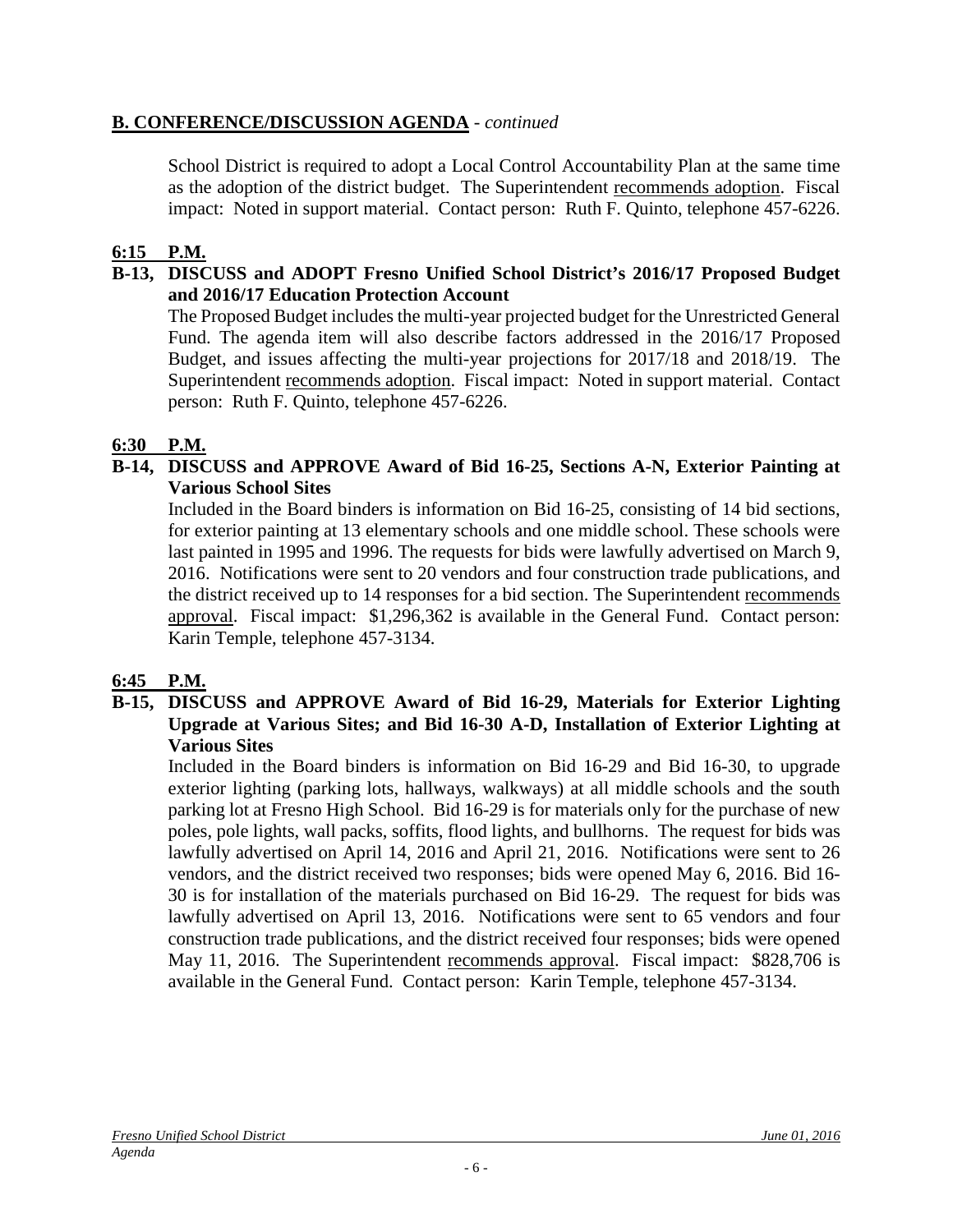## **B. CONFERENCE/DISCUSSION AGENDA** - *continued*

## **7:00 P.M.**

**B-16, CONDUCT Public Hearing and ADOPT Resolution 15-25 Authorizing the Increase of Level I School Facility (Development) Fees on Residential and Commercial/Industrial Construction Projects**

Included in the Board binders is Resolution 15-25, the adoption of which is recommended to authorize increasing School Facility Fees, also known as Development Fees. Pursuant to Education Code Section 17620 and Government Code Section 65995, the State Allocation Board approved adjustments to the allowable maximum development fee in January 2016. School districts are required to conduct a study to justify increasing development fees to the newly adopted statutory limit. A Justification Study prepared by O'Dell Planning & Research, Inc. validates the need for the fee based on projected new development and the need for new or reconstructed facilities for future un-housed students. The current and proposed fees are shown below. The increases would be effective 60 days after the public hearing and adoption of the resolution.

| <b>Development Type</b>              | <b>Current Fee (per s.f.)</b> | <b>Proposed Fee (per s.f.)</b> |
|--------------------------------------|-------------------------------|--------------------------------|
| Residential                          | \$3.36                        | \$3.48                         |
| Commercial/Industrial/Senior Housing | \$0.54                        | \$0.56                         |

The Superintendent recommends adoption. Fiscal impact: Development Fee revenue will continue to provide funding for certain facilities improvements. Contact person: Karin Temple, telephone 457-3134.

#### **7:20 P.M.**

#### **B-16a, DISCUSS and APPROVE Proposed Revisions for Board Bylaws (BB) 9010, 9100, 9130, 9150 (New), 9220, 9250, 9323.2 and 9324**

Included in the Board binders are proposed revisions to the following eight Board Bylaws (BB), which meet the legal mandates recommended by the California School Boards Association (CSBA):

- BB 9010 Public Statements
- BB 9100 Organization
- BB 9130 Board Committees
- BB 9150 Student Board Members (New)
- BB 9220 Governing Board Elections
- BB 9250 Remuneration, Reimbursement and Other Benefits
- BB 9323.2 Actions by the Board
- BB 9324 Minutes and Recordings

The Board was in receipt of these Board Bylaw revisions at the May 11, 2016 Board meeting. The Board will have an opportunity to discuss and ask questions at the June 1, 2016 Board meeting. The Superintendent recommends approval. Fiscal impact: There is no fiscal impact to the district. Contact person: Teresa Plascencia, telephone 457-3736.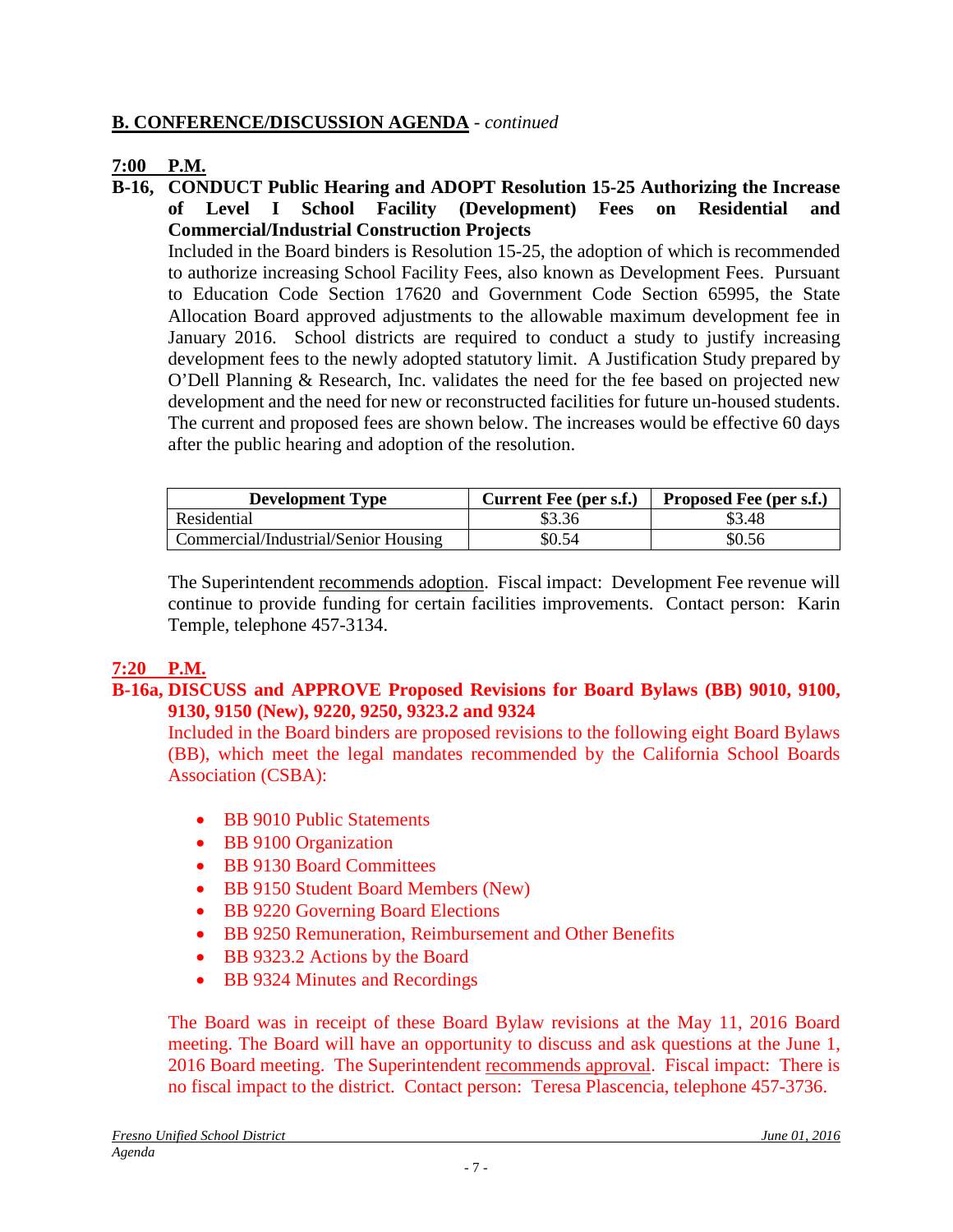## **B. CONFERENCE/DISCUSSION AGENDA** - *continued*

## **7:35 P.M.**

#### **B-16b, DISCUSS and APPROVE Proposed Revisions for Board Policies (BP) 1312.3, 5131, 5141.22, 5141.27, 5141.31, 5148, 5148.3, 6142.1, 6158, 6173, 6173.1, and 6184**

Included in the Board binders are proposed revisions to the following twelve Board Policies (BP), which meet the legal mandates recommended by the California School Boards Association (CSBA):

- BP 1312.3 Uniform Complaint Procedures
- BP 5131 Conduct
- BP 5141.22 Infectious Diseases
- BP 5141.27 Food Allergies (New)
- BP 5141.31 Immunizations
- BP 5148 Child Care and Development Programs
- BP 5148.3 Preschool/Early Childhood Education
- BP 6142.1 Sexual Health and HIV/AIDS Prevention Instruction
- BP 6158 Independent Study
- BP 6173 Education for Homeless Children
- BP 6173.1 Education of Foster Youth
- BP 6184 Continuation Education

The Board was in receipt of these Board Policies revisions at the May 11, 2016 Board meeting. The Board will have an opportunity to discuss and ask questions at the June 1, 2016 Board meeting. The Superintendent recommends approval. Fiscal impact: There is no fiscal impact to the district. Contact person: Teresa Plascencia, telephone 457-3736.

## **C. RECEIVE INFORMATION & REPORTS**

#### **C-17 RECEIVE Deferred Maintenance Program, Five-Year Plan**

Included in the Board binders is a summary of the district's Deferred Maintenance Program Five-Year Plan for 2016/17 through 2020/21, and the complete Five-Year Plan is available for review in the Board Office. Deferred maintenance components include paving, plumbing, roofing, heating and air conditioning, electrical systems, painting, wall and floor systems, and asbestos abatement. Projects are included in the Five-Year Plan based on evaluation of need including condition and expected life cycle. Given that the estimated total cost of the 3,695 projects identified in the Five-Year Plan is over \$270 million, it is not expected that they will all be undertaken in the years shown. Priority of projects may change as building components fail unexpectedly, additional needs are identified, or other factors such as facility modernization. Currently, the district's deferred maintenance projects are fully supported by local bond funds. Fiscal impact: Funding will be identified on a project by project basis. Contact person: Karin Temple, telephone 457-3134.